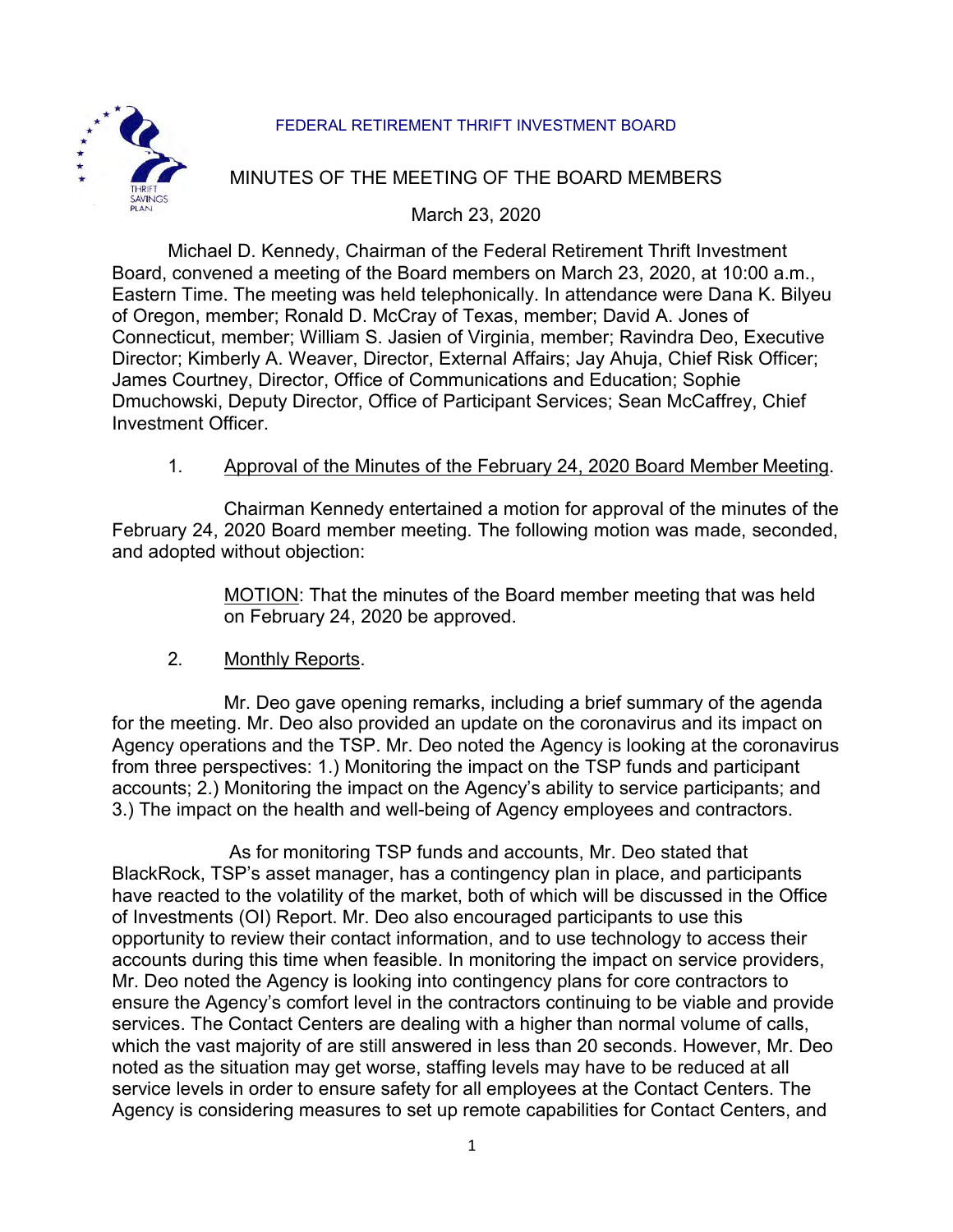potentially the Service Bureau, the Special Processing Unit, and the Operations Centers, to ensure safety and keep services available. In doing so, Mr. Deo stated the Agency will balance the needs of participants with the desire to keep personally identifiable information safe and secure in considering remote performance.

Lastly, regarding Agency employee well-being, Mr. Deo noted since March 10th, there have been daily updates to keep employees informed. An Agency team was created and charged with: taking initial steps prepping for telework throughout the Agency, tracking staff sick leave, and providing guidance and resources for employees to stay healthy. Mr. Deo indicated all employees and contractors have been given telework latitude, and supervisors have been instructed to be flexible. Further, on March 12th, a travel restriction was implemented and asked all employees to cancel travel and in-person training. FRTIB's offices were cleaned on Saturday March 14th, and employees are now on mandatory telework through April 3rd. Mr. Deo concluded by stating this is a fluid situation, and as the circumstances change, the Agency will continue to react appropriately while balancing the competing goals of continuing to serve participants and running the TSP, and keeping the participants' accounts and information safe and secure, with insuring the safety and well-being of Agency employees and contractors. Chairman Kennedy and Board Member Jasien both extended their appreciation for actions of leadership during this difficult time.

a. Participant Activity Report

Ms. Dmuchowski reviewed the monthly participant activity report. [See](https://www.frtib.gov/pdf/minutes/2020/Mar/MM-2020Mar-Att1.pdf)  ["Thrift Savings Fund Statistics" \(attached\).](https://www.frtib.gov/pdf/minutes/2020/Mar/MM-2020Mar-Att1.pdf) Ms. Dmuchowski noted participation rates inched up again in February, and the TSP now serves more than 5.9 million participants, while withdrawals have decreased from the previous month. Hardship and age-based withdrawals decreased approximately 30 percent, and partial withdrawals decreased 42 percent as compared to the prior month.

Ms. Dmuchowski concluded by stating the implementation of the additional withdrawals project and the SECURE Act changes has caused an increase in casework. Most notably, it has increased for changes made to installment payments, because now participants can stop payments, change the frequency, and change their amount on a monthly basis.

Chairman Kennedy asked whether the agency expected a spike in loans and other activities, to which Ms. Dmuchowski responded that the withdrawals have already increased. For example in February and January there were approximately 96,000 and 95,000 withdrawals respectively, whereas through March 19<sup>th</sup>, there have been 218,000 withdrawals<sup>1</sup>. Mr. Deo confirmed the Agency has the capacity to handle the additional requests, but cautioned that may slow down a little if staff start falling sick.

<sup>1</sup>Correction: January had about 80,000 withdrawals, February had about 82,000 withdrawals, and through March 19<sup>th</sup>, there were about 49,000 withdrawals.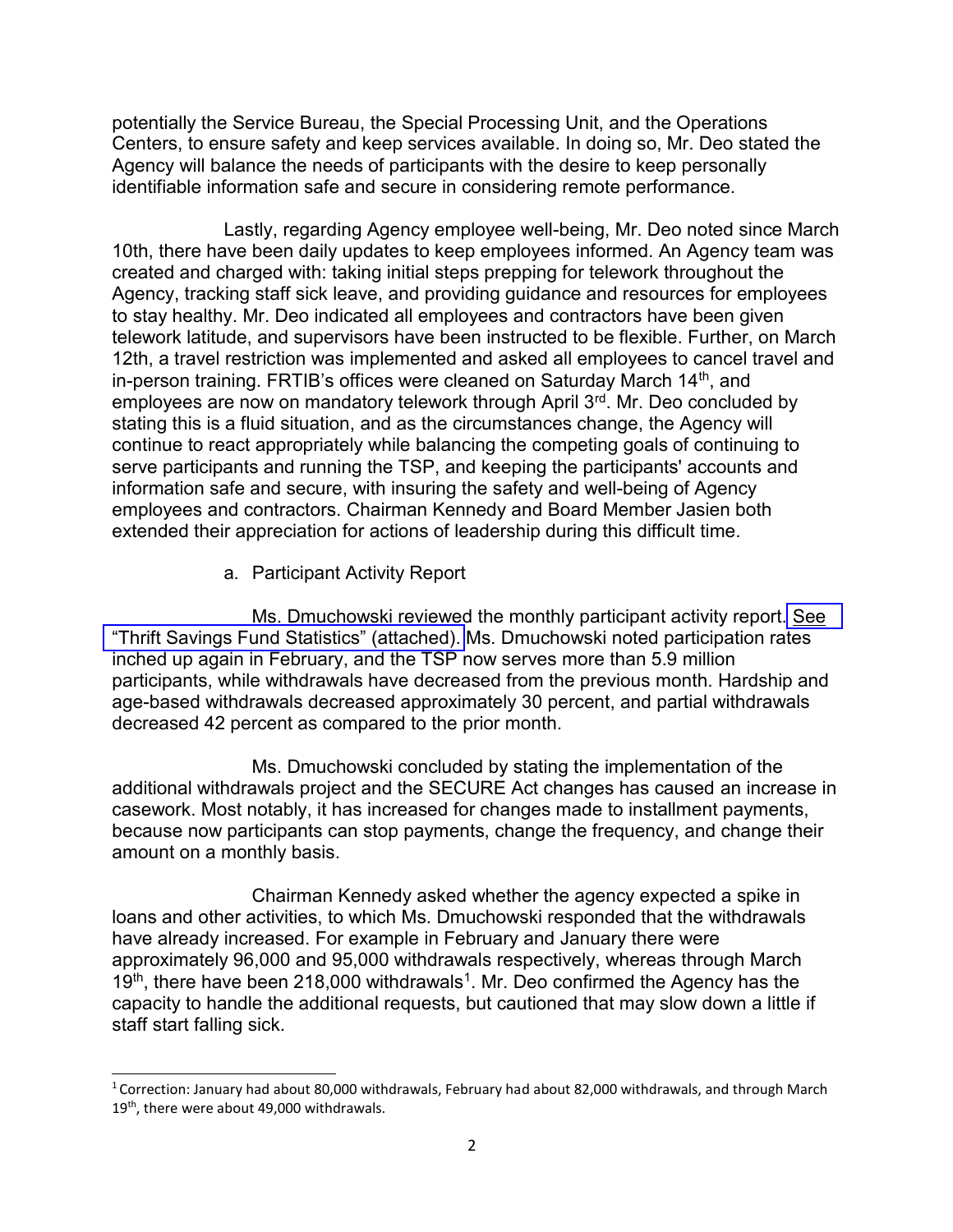Board Member Jasien asked for an explanation of how the Agency plans to accommodate the increased service levels. Ms. Dmuchowski stated in spite of the increase in volume, service levels are currently being met, and should continue to be met, while the increase in interfund transfers has little impact on physical work as they are automated.

#### b. Monthly Investment Performance Report

Mr. McCaffrey reviewed the monthly investment performance report. [See "February 2020 Performance Review – G, F, C, S, I, and L Funds" \(attached\). M](https://www.frtib.gov/pdf/minutes/2020/Mar/MM-2020Mar-Att2.pdf)r. McCaffrey began by stating on the morning of the last board meeting, Monday, February 24, trading in futures indicated that the equity markets were poised for a significant drop as investors reacted to ominous news related to the coronavirus outbreak. The drop on February 24 was merely the beginning of four weeks of historic losses in the equity markets, punctuated by several sharp one-day gains. He noted that, in light of these developments, he would expand the meeting's usual performance review commentary.

Mr. McCaffrey noted that for February, BlackRock's performance for the F and C Funds was in line with the Funds' respective indices. Its performance for the S Fund lagged the Small Mid Cap Index by 5 basis points, primarily due to securities sampling. BlackRock's performance for the I Fund was ahead of the International Index by 130 basis points, primarily due to a fair value pricing event on the last day of February and the reversal of January's month end fair value pricing event. For the F and C Funds year-to-date, BlackRock's performance was in line with the Funds' respective indices. Year-to-date, BlackRock underperformed the Small Mid Cap Index by 10 basis points, primarily due to securities sampling and futures mis-tracking. Its performance for the I Fund exceeded that of the International Index by 69 basis points, primarily due to a fair value pricing event on the last trading day of February.

Mr. McCaffrey further noted the TSP Funds closely tracked the BlackRock Accounts for the month. Year-to-date, the TSP Funds also closely tracked the BlackRock Accounts.

On an absolute basis, the G Fund gained 0.13 percent, the F Fund gained 1.82 percent and the C, S, and I Funds posted losses of 8.24 percent, 8.01 percent, and 7.74 percent, respectively. Each of the L Funds had a loss for the month, the longer dated Funds obviously experiencing greater losses than the shorter dated Funds, attributable primarily to their higher equity weights.

Mr. McCaffrey stated the equity declines witnessed in February have thus far continued in March. Through Friday, March 20, the C, S, and I Funds have posted month-to-date losses of 21.91 percent, 31.39 percent, and 23.95 percent,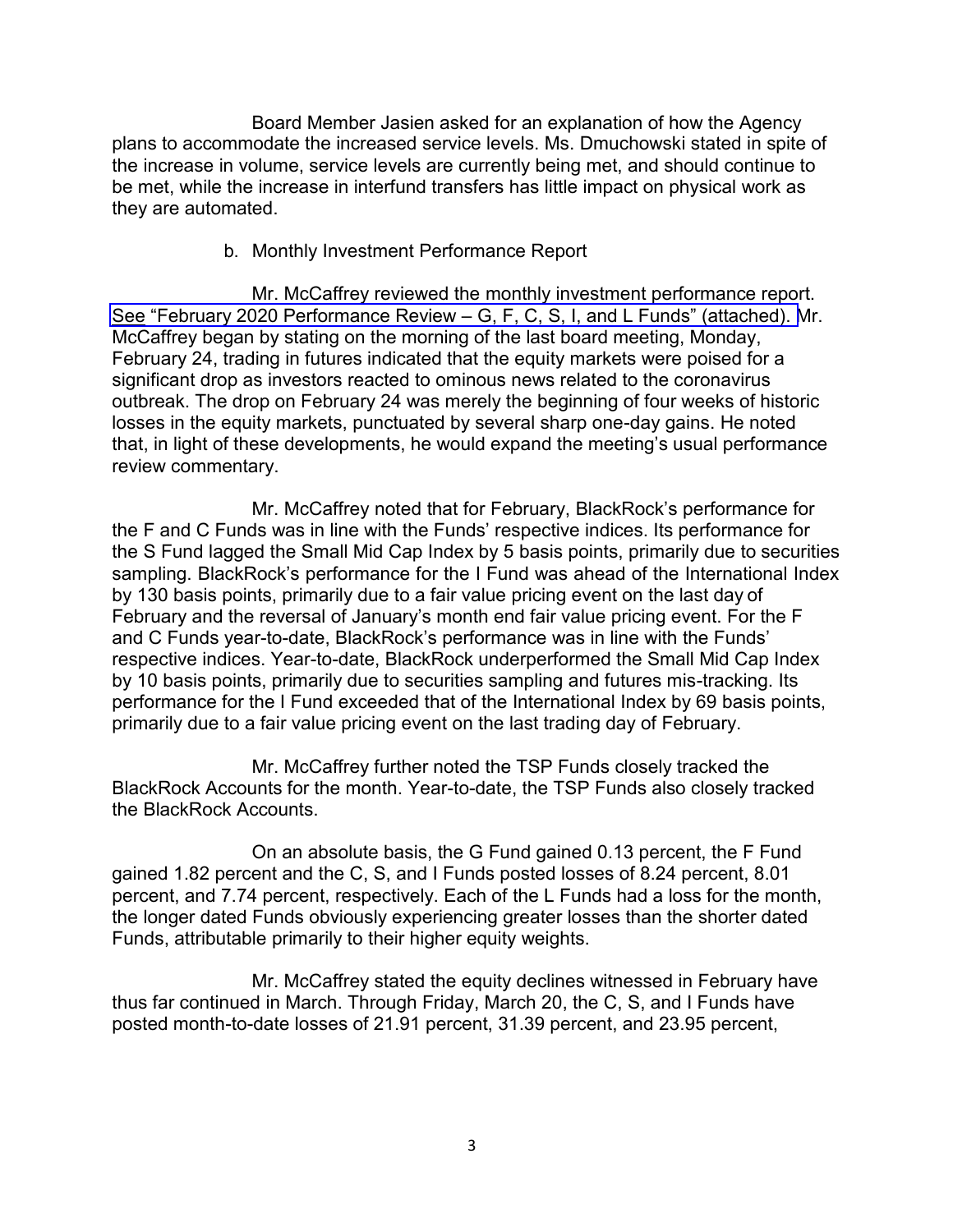respectively. The F Fund has posted a month-to-date loss of 3.68 percent. The G Fund has gained 0.07 percent month-to-date.

Mr. McCaffrey further maintained it would be helpful to momentarily adjust the reference period. The S&P 500, the benchmark index for the C Fund, reached an all-time high on February 19. Since that date, the C Fund has fallen 31.83 percent through March 20. Over that same time period, the S and I Funds have fallen 40.27 percent and 31.19 percent, respectively. The speed of these declines has been remarkable, as evidenced by the fact that the New York Stock Exchange invoked its Level 1 circuit-breaker – a 15-minute halt in trading triggered by a 7 percent intraday decline in the S&P 500 – four times in a span of eight trading days (March 9, 12, 16, and 18). Notably, the F Fund also is down 2.00 percent over that period during a time when Treasury yields are lower and, therefore, Treasury prices are higher. Credit and liquidity concerns have been weighing on the bond market.

Next, considering recent developments, central banks around the world have responded with significant monetary policy actions to stabilize capital markets and ensure liquidity. The International Monetary Fund is also engaged. Since the last board meeting, the Federal Reserve has twice reduced its target range for the Federal Funds Rate in emergency meetings. The range now stands at 0-0.25 percent. A number of other central Banks have lowered rates as well.

Mr. McCaffrey further reported the Federal Reserve is making efforts to ensure that there continues to be well functioning markets. It has announced plans to purchase Treasury bonds and mortgage-backed securities and has ramped up its efforts to ensure liquidity in the repo market. To address stress in the commercial paper market, it is bringing back programs from the financial crisis such as one to support the issuance of commercial paper. Issuing commercial paper allows companies to fund their near term daily activities. The Federal Reserve also is considering ways to loosen up bank capital in order to encourage additional lending and it is working with other central banks to ensure U.S. dollar funding. He noted that there are additional actions being taken.

Mr. McCaffrey noted that other central banks and governments are getting fully engaged in order to support individuals, businesses of all sizes, and financial markets. The ECB announced a 750 billion Euro bond purchase program and it is taking measures to support bank lending. It was reported that the Bank of Japan was taking measures to make purchases of ETFs and REITs as well as other short term and longer securities while also setting new lending facilities. There are many other examples, he said.

On the fiscal side, federal governments have been engaged to support economies while at the same time tackling the virus outbreak.

Mr. McCaffrey noted that President Trump signed a Phase 2 relief package Wednesday night that provided for paid sick leave, unemployment benefits, free virus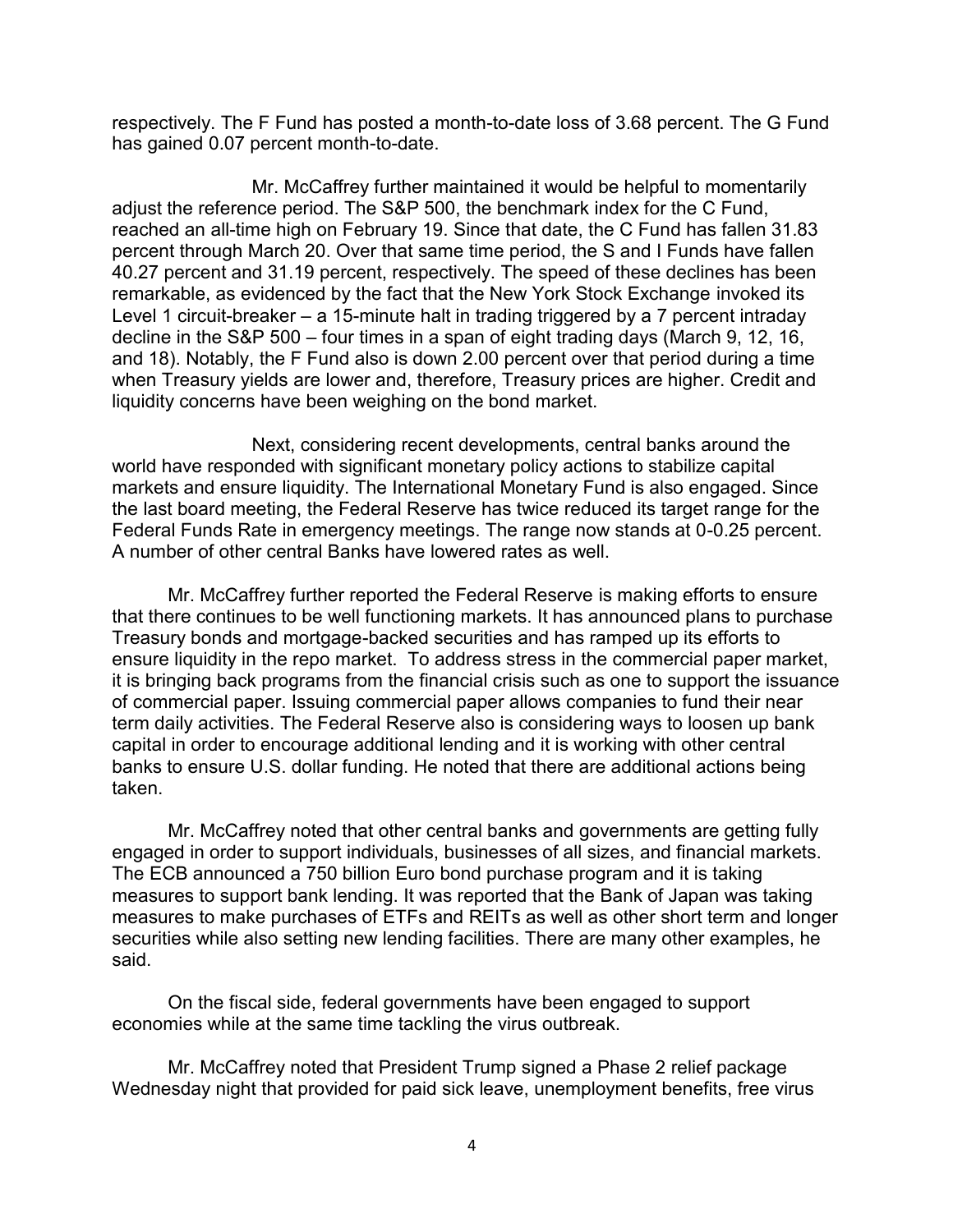testing, and other aid to people affected by the pandemic and that it was reported that the cost of this is somewhere in the area of \$105 billion.

A Phase 3 relief package is being negotiated that is said to provide some very broad support to the economy at the individual level, small business, and the industry level, Mr. McCaffrey said. There is additional funding for hospitals and medical professionals. Again, public reports indicated amounts close to \$2 trillion. Beyond this, it has been reported that there may be a Phase 4 as well, which has to do with funding government Agencies.

Other nations are engaging in their own supportive fiscal actions.

Mr. McCaffrey assured the Board that the Agency is paying close attention to all of the media reports as much as possible, noting the fluidity of the situation.

Mr. McCaffrey further addressed the issue of interfund transfers (IFT). Mr. McCaffrey began with a reminder that participants are limited to two IFTs per calendar month. After those two IFTs have been conducted, participants may still conduct an unlimited number of IFTs into the G Fund for the remainder of the calendar month.

Mr. McCaffrey reported IFT activity in February was very high, with the vast majority of IFTs consisting of movements into the G Fund. That trend has continued in March. Once again, it is constructive to look at recent weeks rather than break the activity into two calendar months. Between February 24 and March 17, IFTs have brought a net flow of \$21 billion into the G Fund. This movement into the G Fund corresponded to net flows out of the C, S, I and L Funds. During the same period, \$10 billion flowed out of the C Fund, \$4 billion out of the S Fund, \$1 billion out of the I Fund, and \$6 billion out of the L Funds. This represents the highest volume of IFT activity (both on an absolute basis and as a percentage of assets) for any three-week period since the TSP implemented a limit on IFTs in May 2008. Approximately 10 percent of assets moved between funds during the period. Note that this includes assets that moved multiple times.

Mr. McCaffrey noted despite the historically high IFT activity, there is another statistic that provides some informative context. During that same period, February 24 to March 17, approximately 5 percent of participants submitted an IFT. In other words, 95% of participants were not stirred to action during the measurement period by the recent volatility.

Lastly, Mr. McCaffrey provided an update on BlackRock's plan for continuity of operations. Mr. McCaffrey indicated the Agency has maintained close contact with the BlackRock teams that service TSP accounts, and BlackRock has done a good job of apprising the Agency of not only market events, but also the firm's own operational contingency plans amidst the coronavirus backdrop in order to assure full operational capabilities while protecting the health and safety of its people. BlackRock has multiple locations, with a particularly large presence both in New York and in San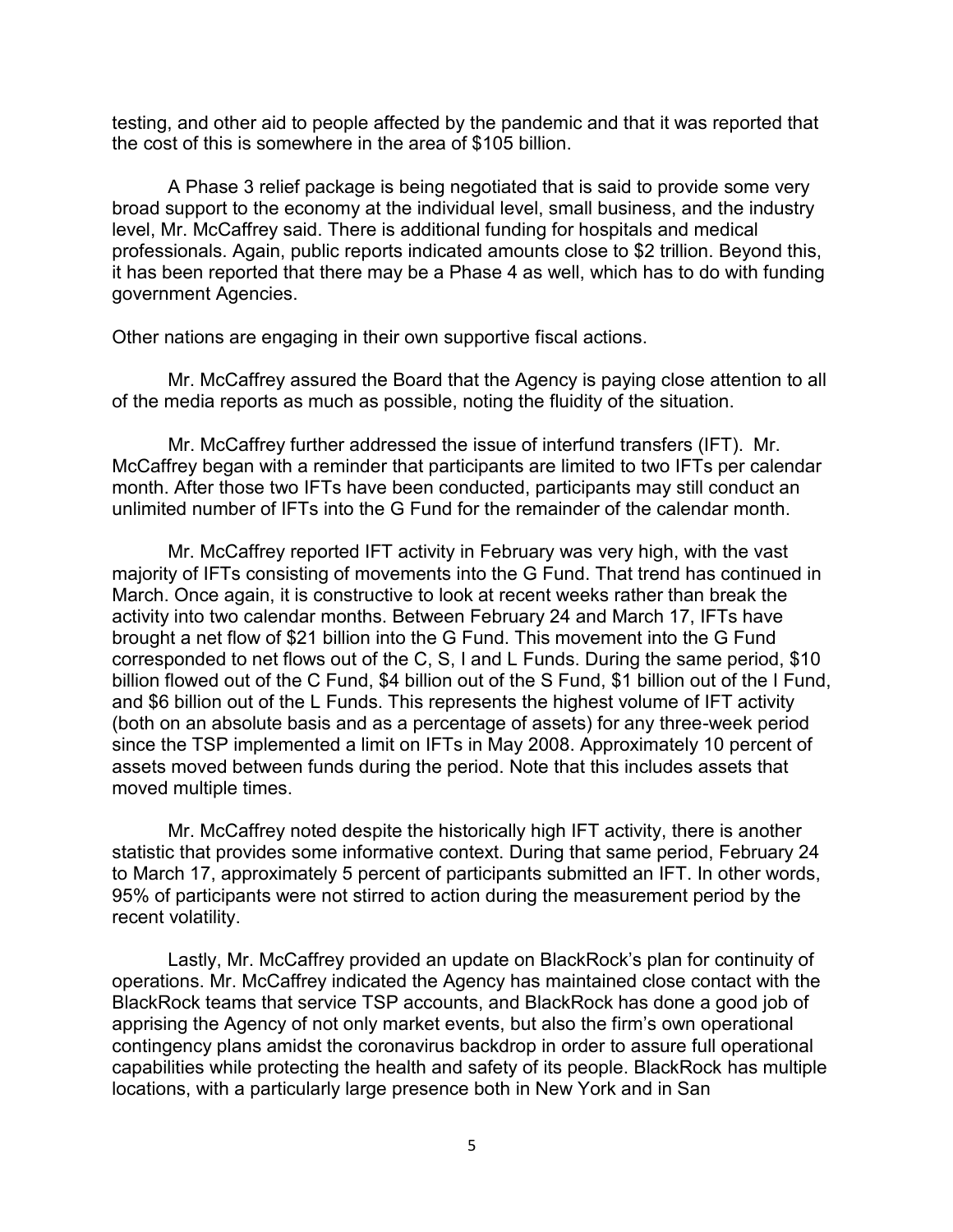Francisco. From a stock and bond portfolio perspective, BlackRock services the TSP primarily from San Francisco. Securities Lending is managed out of New York and London with the servicing handled out of San Francisco. Cash Management for the Securities Lending business is located in Philadelphia. From a general client service perspective, the TSP relationship is serviced from both New York and San Francisco. The firm has significant U.S. locations in Atlanta and other cities as well. There are multiple international locations. BlackRock reports that it has made significant technology investments to ensure a vast majority of work can be done from any location, including non-BlackRock office locations.

Mr. McCaffrey further noted, as for U.S. locations, similar to the actions taken by others in the financial industry, BlackRock announced that it is dividing its employees within their respective business groups into two teams designed to create "social distance" in order to limit the risk of infection spreading and to assure continuity of operations. The two teams will not be in the office simultaneously over the next month, and they also are urged to avoid contact outside the office. Irrespective of the split, employees who are not deemed "essential in office" are being encouraged to work from home, when possible, in order to create increased social distancing for those deemed essential in-office employees. BlackRock is following similar protocol for its international locations.

Chairman Kennedy asked OI to update the Board when appropriate over the coming weeks on matters related to market activity. Member Bilyeu stated for the record that she received a few phone calls from members requesting a loosening of the IFT restrictions.

c. Legislative Report

Ms. Weaver stated a phase three negotiation is underway in the Senate. The first provision relevant to the Agency waives the 10 percent early withdrawal penalty for distributions up to \$100,000 from qualified retirement accounts which includes the TSP and would be effective January 1st, 2020. Tax owed on the distribution may be paid over three years and the distribution may be repaid to the qualified retirement account. The broad eligibility requirements are as follows: participants who are diagnosed with COVID-19, a spouse or dependent is diagnosed with COVID-19, or participants who experience adverse financial consequences as a result of being quarantined, furloughed or laid off, having work hours reduced, being unable to work due to a lack of childcare to COVID-19, closing or reducing hours of a business owned or operated by the individual due to COVID-19, or other factors as determined by the Treasury Secretary. Ms. Weaver noted this one could potentially be quite administratively difficult just because of the breadth of its application.

Ms. Weaver further noted the second provision relevant to the Agency is a temporary waiver of required minimum distributions (RMDs). This would waive the RMD requirements for certain retirement plans including the TSP for calendar year 2020. Ms. Weaver concluded by stating other than the discussions of the coronavirus response,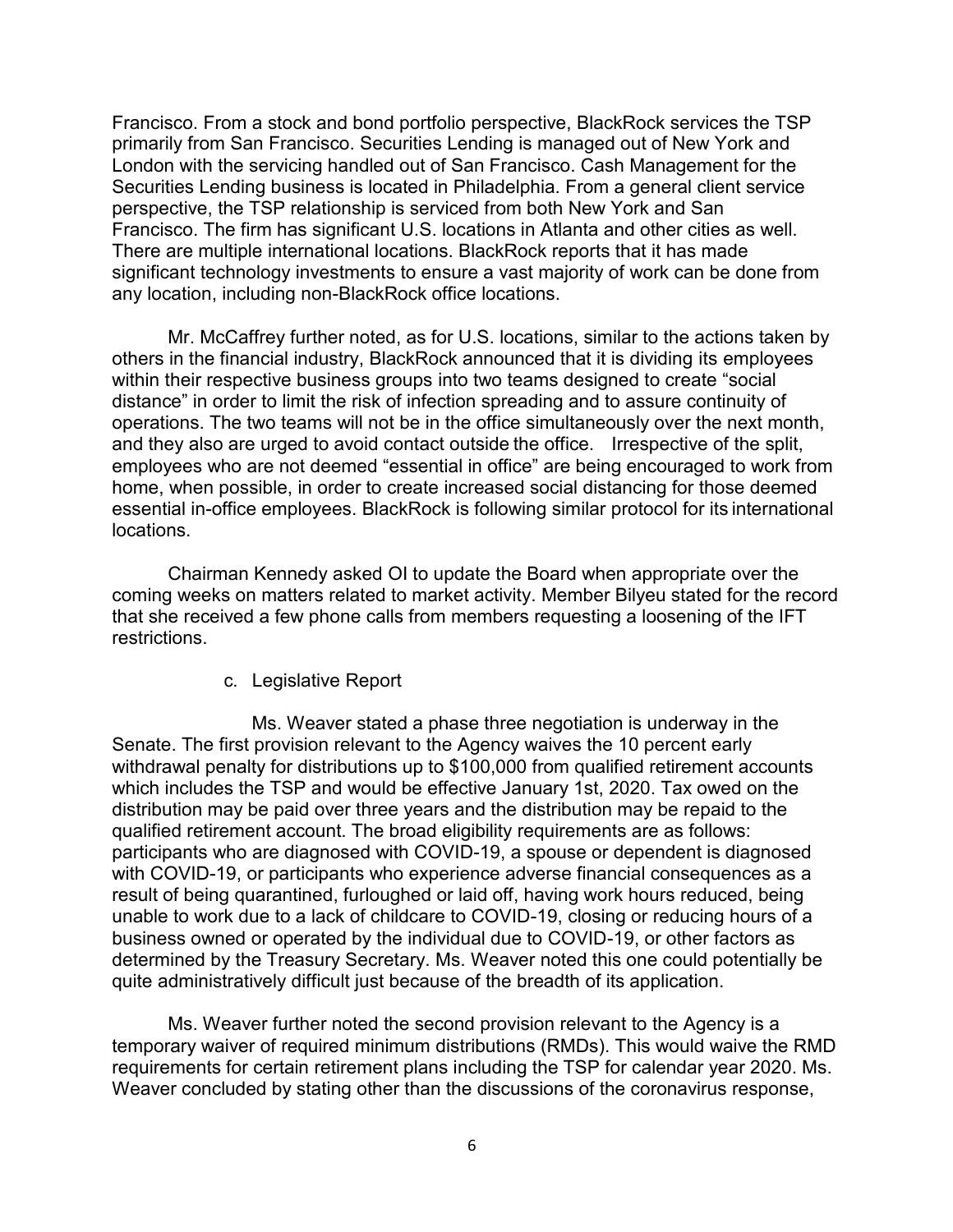there is not at the moment much other legislation being worked on. The House has been in recess since last week, and they won't have to come back to Washington D.C. until there is a phase three deal ready to vote on. The Senate is in session, while several senators have had to self-quarantine because they were either diagnosed with COVID-19 or exposed to someone infected with COVID-19.

### 3. Quarterly Vendor Risk Management Update.

Mr. Ahuja presented the Office of Enterprise Risk Management's (OERM) quarterly synopsis of the risk assessment for key vendors who are a critical component of the Agency's supply chain. [See "Quarterly Vendor Risk Assessment – 4 th Quarter](https://www.frtib.gov/pdf/minutes/2020/Mar/MM-2020Mar-Att3.pdf)  [Calendar Year \(CY\) 2019" \(attached\).](https://www.frtib.gov/pdf/minutes/2020/Mar/MM-2020Mar-Att3.pdf) Mr. Ahuja noted that given the operating environment, including the Agency's supply chain, vendors are dealing with challenges related to the pandemic. The Agency remains focused on the continuity of operations and has been in regular communications with Agency-critical supply chain vendors to ensure they have invoked their contingency plans to support Agency operations. Agency staff from IT operations, Office of Chief Financial Officer, and Office of General Counsel among others, are working diligently with Agency vendors to implement viable options and are conducting testing, updating contracts, and implementing other appropriate measures. Mr. Ahuja stated teleworking is an option at the vendor locations but does carry some risks that the Agency is addressing. Also, some functions performed are dependent on other organizations like the Post Office, U.S. Treasury, and the other financial institutions. Risks associated with these functions are also being evaluated.

Mr. Ahuja reported Agency assessments of nine vendors, both publicly and privately held, have been conducted, which analyzed various sources of data and evaluated metrics to assess their solvency, liquidity, and profitability. This is a historical perspective and relates to the fourth quarter calendar year 2019. Mr. Ahuja further noted OERM has reported major recent events that may impact the Agency down the chain, but it does not reflect the recent events from the pandemic. Mr. Ahuja provided a memo addressed to the Board members and the Executive Director that provides the results of the analysis performed by OERM for the fourth quarter calendar year of 2019. Based on OERM's analysis, there was no indication that the vendors will be unable to fulfill their contractual obligations to the Agency.

Member McCray asked, given the volatility in the market, whether OERM will monitor in real-time how these vendors are performing. Mr. Ahuja responded by saying OERM is in regular contact with these vendors and will be even more proactive considering the uncertainties of the pandemic.

Presentation of OERM's annual report, which was originally scheduled for today's Board meeting, was postponed to a future date.

4. Enterprise Risk Management Update.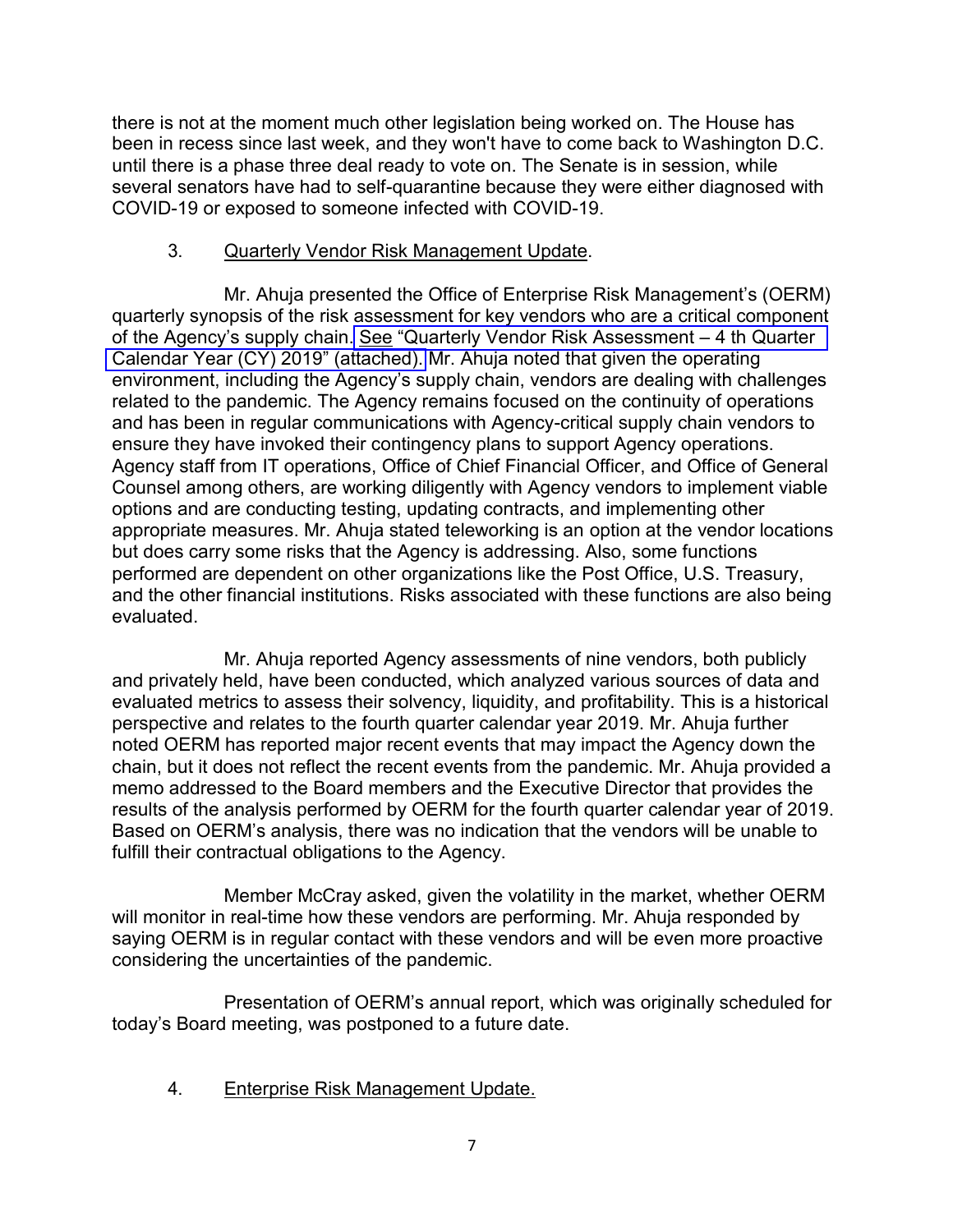Mr. Ahuja presented an Enterprise Risk Management Update. See "FRTIB" [Risk Management Update" \(attached\).](https://www.frtib.gov/pdf/minutes/2020/Mar/MM-2020Mar-Att4.pdf) Mr. Ahuja reported OERM's focus remains primarily on maintaining continuity of operations and the enterprise risks the Agency can control, as well as the risk mitigation measures that the Agency is putting in place. Mr. Ahuja noted the risk treatment plan allows the Agency to track the remediating measures the Agency takes to lessen the severity of the risk and is a critical component of the risk mitigation process. Mr. Ahuja stated this assessment reflects risk at the end of the 2019 calendar year, but more importantly, represents the risks the Agency will be addressing in calendar year 2020.

For 2019, there were 21 risks that were identified, five of which were considered as high. Comparatively, in 2020, 17 enterprise risks were identified, with three rated as high and three rated as medium high. The three risks rated high were: insider threat, information security, and disaster recovery/business continuity. Two of these current risk scores are lower than last year, and the Agency has taken concrete steps to lessen the severity of all three risks. Mr. Ahuja continued with the medium-high risks: TSP fraud, data privacy, and acquisition planning. The Agency made substantial progress in reducing the risk of TSP fraud by implementing two-factor authentication and removing the withdrawal forms from the public website.

Mr. Ahuja further stated that lower risk scores are anticipated for five of the six risks that are rated as high or medium high during the current risk assessment. OERM will also collaborate with Agency offices to develop plans to reduce their individual risks. Mr. Ahuja concluded by stating OERM will work to finalize the risk assessment and link it with the risk appetite statement finalized last year to determine the amount of investment needed to remediate the risks. The next risk appetite exercise will build on the previous risk appetite statement that groups the enterprise risks into six categories: operational, information technology, strategic, legal, reputational, and external risk. OERM also aims to develop risk tolerances in coordination with the other offices to allow monitoring of deviations from acceptable range of risk scores and reassess the underlying processes.

Chairman Kennedy asked if OERM is comfortable with the current enterprise risk management structure, as well if the Agency has the right people trained for addressing these risks. Mr. Ahuja responded affirmatively on both accounts, that OERM uses established methodologies, found in both the public and private sector, and that OERM staff is very capable.

#### 5. L Fund Study

Mr. McCaffrey provided a 2020 L Funds Asset Allocation Review. [See "L Fund](https://www.frtib.gov/pdf/minutes/2020/Mar/MM-2020Mar-Att5.pdf)  [2020 Asset Allocation Review"](https://www.frtib.gov/pdf/minutes/2020/Mar/MM-2020Mar-Att5.pdf) & ["L Fund 2020 Asset Allocation Memo" \(attached\).](https://www.frtib.gov/pdf/minutes/2020/Mar/MM-2020Mar-Att6.pdf)  Mr. McCaffrey stated this was done in order to determine whether participant demographics or capital market assumptions have changed to such an extent that the L Funds should adjust in order to strike the right balance of risk and return. This also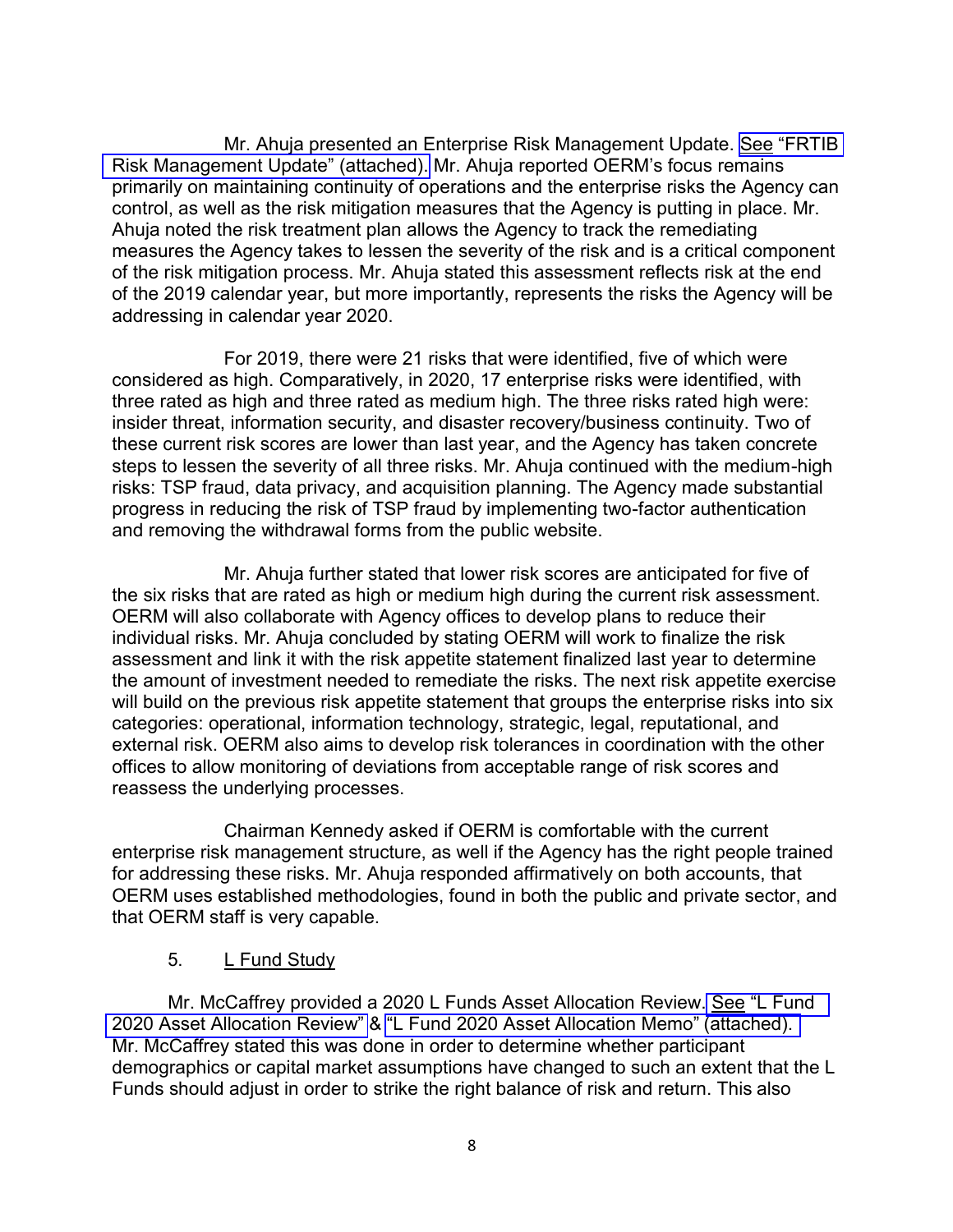included the added task of establishing asset allocations for the six new L Funds that will launch on the night of June 30. Mr. McCaffrey noted the previous review of the L Funds, completed in September 2018, called for freezing the overall equity allocations of the L Funds until they reached a new glide path that had higher starting equity allocations and that started de-risking later. This approach served as the baseline for this current review of the L Funds.

The Office of Investments (OI) contracted with Mercer Investment Consulting to quantify the trade-offs – that is, the changes in risk and return – associated with potential changes to the asset allocations of the L Funds. Mr. McCaffrey reported that while Mercer considered a number of potential changes to the glide paths, none of the changes yielded a significant increase in expected return or reduction in risk. With that in mind, OI's recommendations to the Executive Director do not represent major shifts. Those recommendations were as follows: Maintain 92.50 percent as the ultimate weight of the G Fund in each L Fund's fixed income allocation but make the increases linear; move the S Fund's share of each L Fund's U.S. equities allocation from their current 22-24 percent to 16 percent over five years to better reflect market weights; create the L 2055, L 2060, and L 2065 Funds with the same glide path proposed in the 2018 review; continue the temporary freezes in the equities allocations of the L 2030, L 2040, and L 2050 Funds until they intercept the same glide path as L 2055, L 2060, and L 2065, as described in the previous item; and create the L 2025, L 2035, and L 2045 Funds as interpolations between the existing L Funds.

Mr. McCaffrey concluded by stating the first two recommendations – the changes to the G Fund's weight in the fixed income allocation and the S Fund's weight in the US equity allocation – are minor changes that represent cleaning up the L Funds to make them more intuitive; they do not have a material impact on expected outcomes. Lastly, the other three changes merely make official the changes presented in 2018.

Member Jasien stated a preference for the L Funds being called portfolios or strategies, but otherwise the recommendations seemed sound. Member Jones also affirmed the recommendations.

# 6. 5 Year L Funds Update

Mr. McCaffrey provided an update on progress in instituting the Five Year L Funds[. See "L Fund Additions Project" &](https://www.frtib.gov/pdf/minutes/2020/Mar/MM-2020Mar-Att7.pdf) ["Mercer 2020 TSP Study"](https://www.frtib.gov/pdf/minutes/2020/Mar/MM-2020Mar-Att8.pdf). This is the project the Agency has underway to build out a menu of L Funds into offerings that mature every five years rather than every ten years. Mr. McCaffrey provided background, that in 2005 a menu of L Funds was established with maturities in 2010, 2020, 2030, and 2040. The goal was to create a series of Funds that would adjust risk downward as participants approached retirement while still allowing for enough growth to meet retirement income needs when combined with Social Security and the FERS defined benefit. There was also an L Income Fund created that the other Funds would merge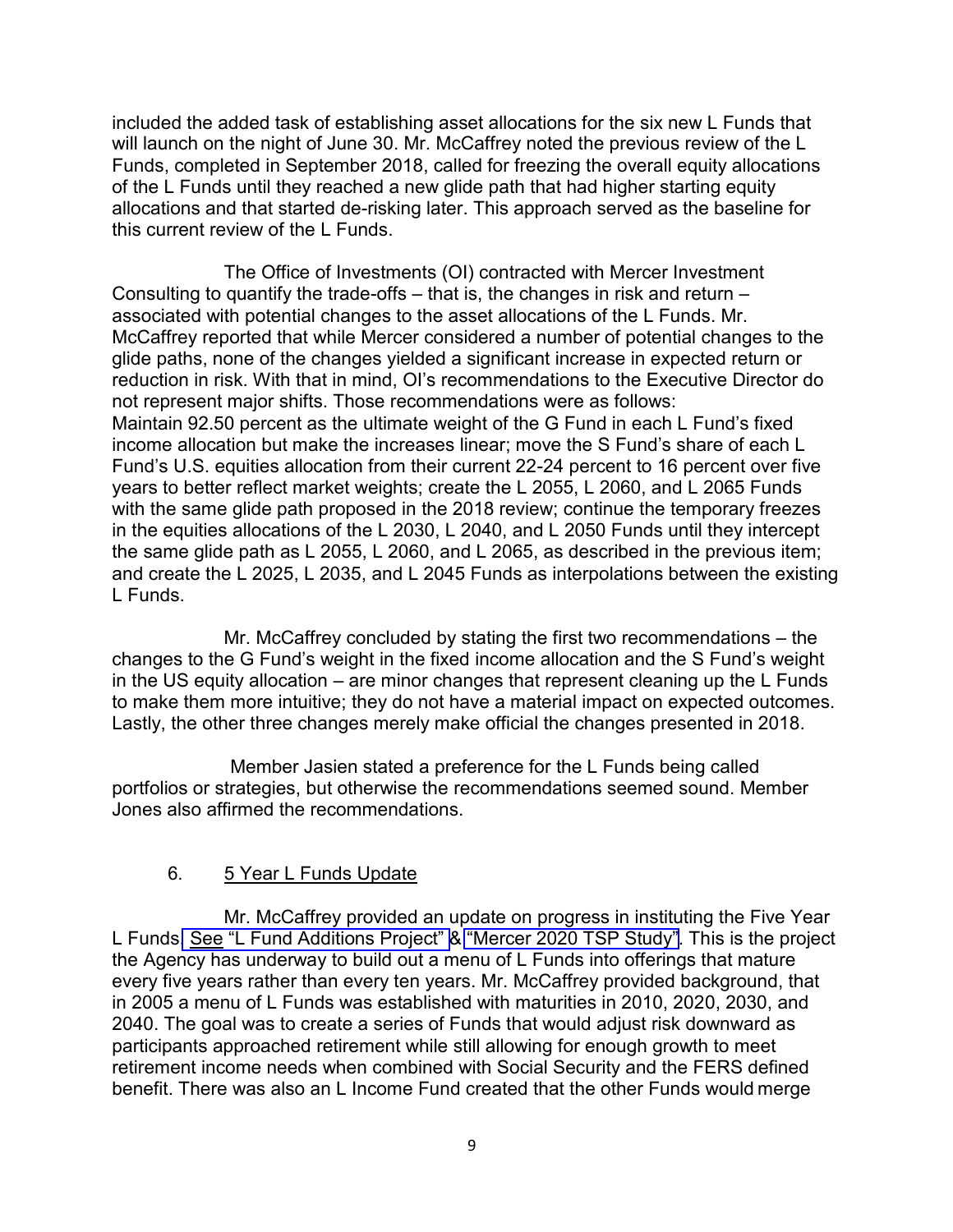into at maturity and that would serve participants through retirement. In the year 2010, the L 2010 Fund matured into the L Income Fund and the L 2050 Fund was created. Mr. McCaffrey reported that through an exploration of industry best practices by the Agency's investment consultant and a desire to enable participants to better target their investments to their individual time horizons, the Board voted to implement the five year L Funds starting in 2020. It was determined that this would be the best time to make this change to the L Funds offerings because that's when the L 2020 Fund will be retired and the L 2060 Fund will be added. The Agency also determined to add an L 2065 Fund in order to serve the youngest participants, many of whom are in the Uniformed Services.

Mr. McCaffrey summarized the current menu of L Funds. They are the L Income Fund, the L 2025 Fund and then Funds maturing every five years until reaching the L 2065 Fund. Newly auto enrolled participants will have their investments default to the age appropriate L Funds. As always, participants will be free to make different choices at enrollment for their contributions and they may transfer balances to any of the other Funds offered by the TSP.

Mr. McCaffrey reported that the project is presently on track. He noted, however, that it's important to point out the current highly fluid situation and that the Agency will keep the Board apprised should schedule adjustments be warranted. The Five Year L Funds Project has had countless complex touch points that have been addressed, many of which appear in the presentation. Broadly, the efforts have touched technology developments, financial operations, participant services, communications, and others. Mr. McCaffrey concluded by stating specific communications plans are in place to ensure that participants are appropriately knowledgeable.

Lastly, Mr. McCaffrey noted this project has been an enormous undertaking and thanked all team members involved. Chairman Kennedy and Mr. Jasien offered thanks to the team for their hard work. Mr. Deo added the team will update the Board immediately should the schedule change.

Per a request from Chairman Kennedy, Mercer's Andrew Scheufele provided his perspective on "to" versus "through" target date (life cycle) funds. Mr. Scheufele reported an assessment of various alternatives. Mercer did not find there was a huge differential in terms of the outcomes. Essentially, Mercer found that a "to" approach led to a slight decrease in the risk of loss around retirement age. Mr. Scheufele further stated that seven to 10 years past retirement is typical of "through" approaches in the market, which would mean in general that there would be a little more risk in the year that the retiree is making that final retirement decision. Over the very long term, looking at a projection out 20 or 30 years post-retirement, a "through" approach shows some improvement in the potential longevity risk.

Mr. Scheufele concluded that in today's market, a more aggressive allocation around retirement (that is, a "through" design) may be a concern. There is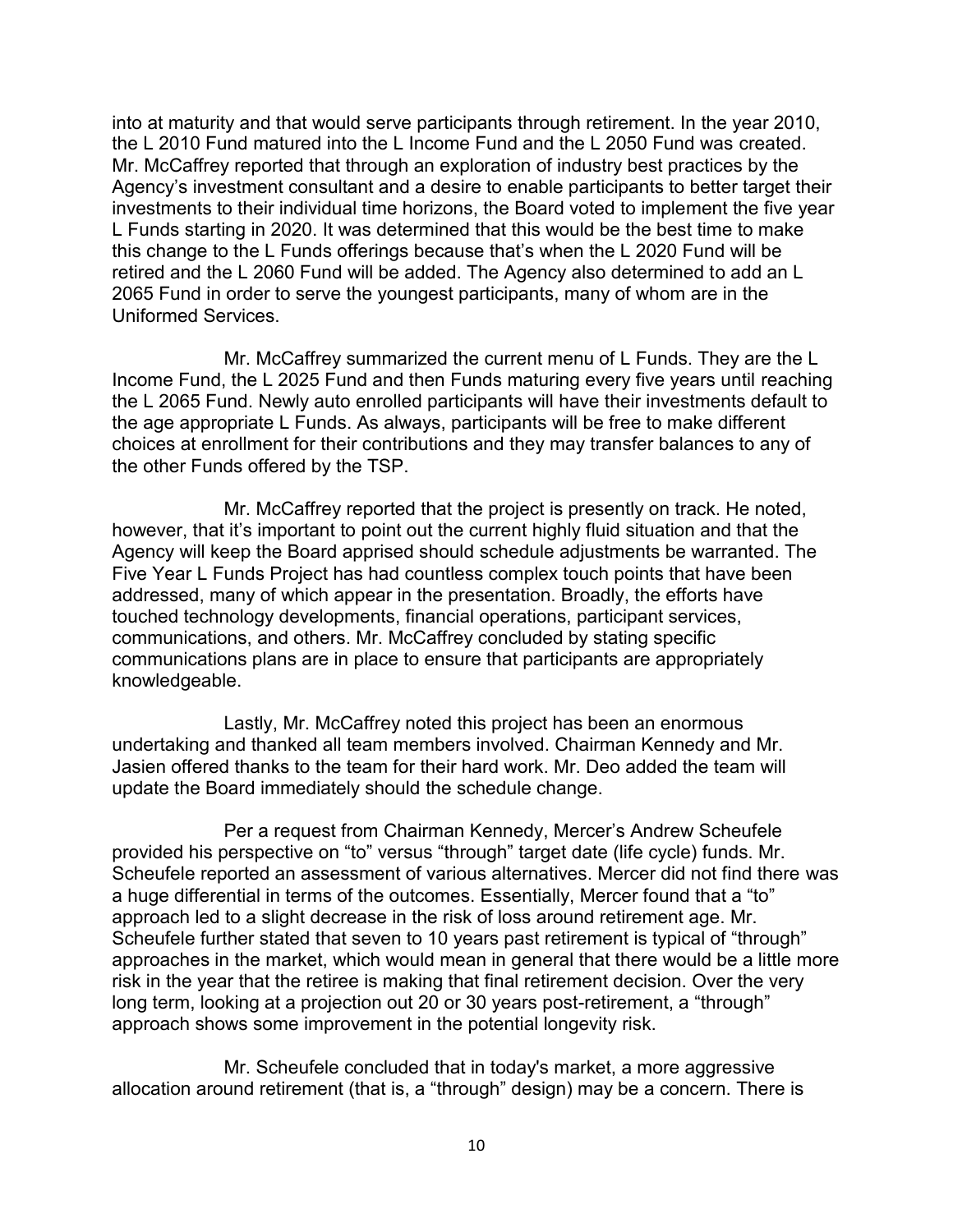some improvement in terms of the projected drawdown age. Therefore, the Agency decided that a "through" approach would not generate enough improvement in longevity risk relative to the additional risk of loss around retirement.

Member Jasien added that he respectfully disagrees with the approach, as it is not the direction in which the industry is going. Mr. Jasien also noted that the industry feeds on this. It tells participants that the TSP does a wonderful job until retirement, at which time the industry advises participants to roll into a managed account. Mr. Jasien noted that such a move may be the right thing for some participants to do, but would suggest it's not the right thing for most.

### 7. Conclusion

Chairman Kennedy added closing remarks and encouraged Agency staff to stay connected and keep open communication channels during these difficult times. Member McCrary asked if the Agency has an Employee Assistance Program, which Mr. Deo responded affirmatively. Mr. Courtney reported the Agency won a first place Eddy Award from Pensions & Investments. This was in the pre-retirement category, and it is for a class the Agency does in conjunction with the Office of Personnel Management, the Social Security Administration, and the Securities and Exchange Commission. The target audience is federal employees within 10 years of retirement. Mr. Courtney singled out Agency employees Stewart Kaplan and Mei Shan Jo Kammer for being primarily responsible for this effort.

Adjourn.

On a vote taken by the Chairman, the members closed the meeting at 11:19 a.m.

MOTION: That this meeting be adjourned.

Megan G. Grumbine **Secretary** MEGAN GRUMBINE GRUMBINE Digitally signed by MEGAN Date: 2020.05.22 11:34:01 -04'00'

# **Attachments**

- 1. [Thrift Savings Fund Statistics](https://www.frtib.gov/pdf/minutes/2020/Mar/MM-2020Mar-Att1.pdf)
- 2. [February 2020 Performance Review G, F, C, S, I, and L Funds](https://www.frtib.gov/pdf/minutes/2020/Mar/MM-2020Mar-Att2.pdf)
- 3. [Quarterly Vendor Risk Assessment 4th Quarter Calendar Year \(CY\) 2019](https://www.frtib.gov/pdf/minutes/2020/Mar/MM-2020Mar-Att3.pdf)